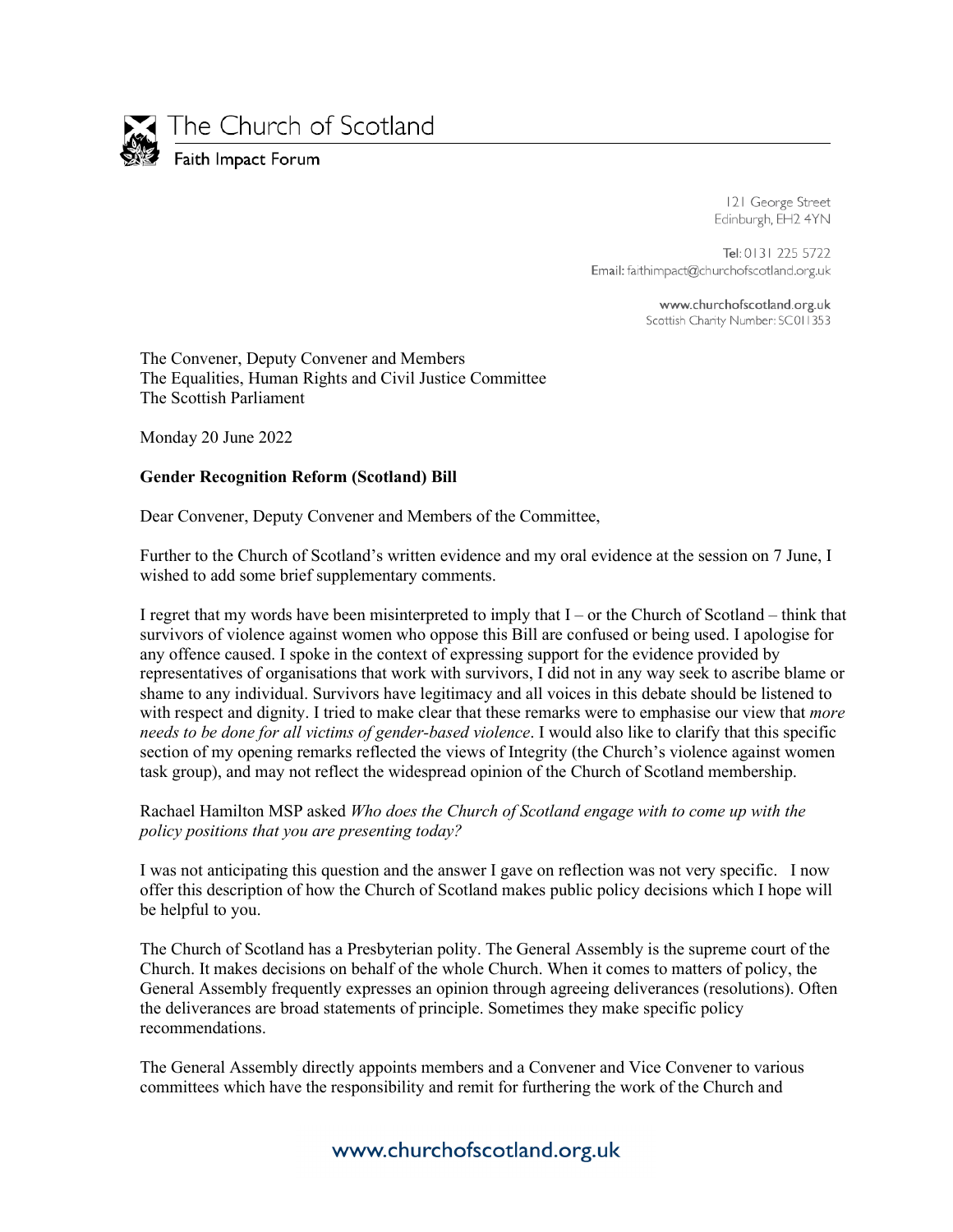implementing the wishes of the General Assembly. Members are nominated to ensure a balance of views, diversity and breadth of experience.

The Faith Impact Forum has a responsibility for the Church of Scotland's engagement with issues of parliamentary, political and societal issues. They have a remit which includes making *theological, ethical and spiritual contributions to public policy and decision-making on issues of societal, economic, and political significance*.

The Forum does this based on decisions and statements of the General Assembly.

With regards to our approach to the Bill, the principles of inclusion and pastoral care for people with diverse gender identities were expressed by the deliverance of the General Assembly of 2016: *Instruct the Mission and Discipleship Council, working with the Church and Society Council and others, where appropriate, to promote congregational learning and awareness of the issues transgender and gender non-conforming people experience, in order to better facilitate pastoral care to and inclusion of transgender and gender non-conforming people at a local level.* This deliverance led to the publication of the resource booklet *Diverse Gender Identities and Pastoral Care* and the statement of principle of inclusion and pastoral care have formed the basis of our response to the Bill.

The usual process for developing a policy response involves staff researching and drafting a submission, which is signed off by Forum members.

For the response to this issue, recognising that it is potentially a more contentious issue than most, a different approach was followed. Three meetings were held to consider the issue and develop a response, in October 2021, February 2022 and May 2022. These meetings were attended by the Forum Convener, Forum members and Faith Action Programme staff.

Our draft written evidence was also circulated prior to submission – with an invitation to comment to:

the Principal Clerk the Moderator the Solicitor the Convener of the Legal Questions Committee the Convener of the Theological Forum the Head of Faith Action Programme the Chief Officer the Head of Communications the Convener of the Faith Nurture Forum

When the Faith Impact Forum makes a public policy response in between General Assemblies, the normal form of accountability is to report to the subsequent General Assembly. When engaging in public life, it is rare that issues are conveniently timed for the General Assembly to consider. This is why it appoints a committee to look at these issues on behalf of the Church. From time to time the output of this process might produce a result which some do not agree with. This does not mean that the process is inherently flawed or the individuals involved are wrong, but we do reflect on how to improve and adapt our way of working following experience and suggestions

In coming to the position we presented we also read and listened to a wide diversity of ideas, opinions and research that had been shared over recent years, from within the Scottish and UK context, as well as in other countries.

## www.churchofscotland.org.uk